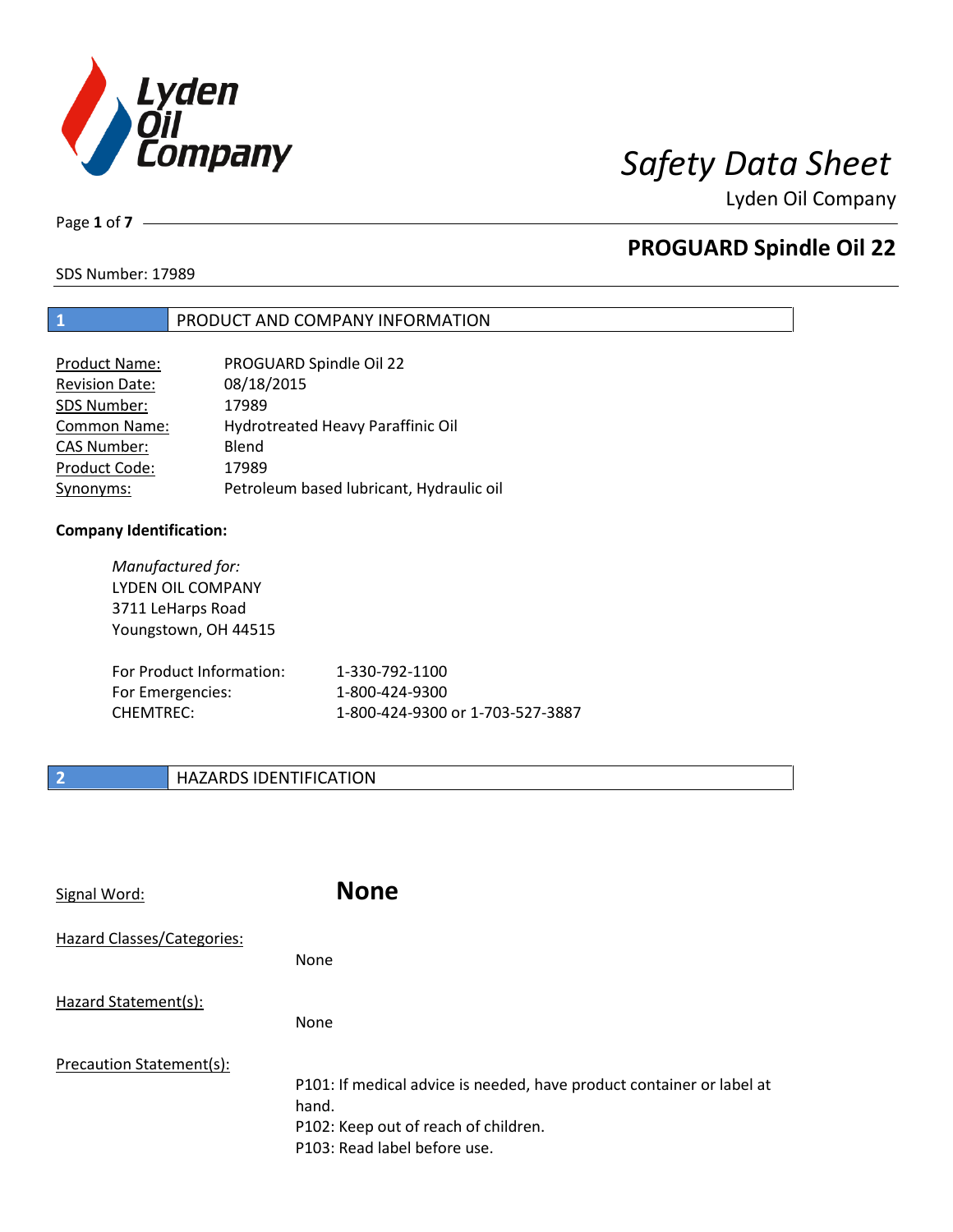

Lyden Oil Company

Page **2** of **7**

# **PROGUARD Spindle Oil 22**

SDS Number: 17989

Other Hazard Statement(s):

Repeated exposure may cause skin dryness or cracking.

| COMPOSITION / INFORMATION ON INGREDIENTS |  |
|------------------------------------------|--|
|------------------------------------------|--|

Ingredients:

 $\overline{\phantom{a}}$ 

*Mixture of the substances listed below with nonhazardous additions.*

| <b>Chemical Name</b>                                      | <b>CAS Number</b> | Percentage |
|-----------------------------------------------------------|-------------------|------------|
| Distillates (petroleum), solvent-dewaxed heavy paraffinic | 64742-65-0        | $>95$      |
| Additives                                                 | N/A               |            |

*\*Any concentration shown as a range is to protect confidentiality or is due to batch variation.*

| $\overline{\phantom{a}}$ | <b>FIRST AID MEASURES</b> |
|--------------------------|---------------------------|
|                          |                           |

### Description of First Aid Measures:

| Inhalation:   | If symptoms develop, move victim to fresh air. If symptoms persist,<br>obtain medical attention.                  |
|---------------|-------------------------------------------------------------------------------------------------------------------|
| Skin Contact: | Wash with soap and water. Remove contaminated clothing and wash<br>before reuse. Get medical attention if needed. |
| Eye Contact:  | Rinse opened eye for several minutes under running water. If<br>symptoms persist, consult medical attention.      |
| Ingestion:    | Rinse mouth with water. If symptoms develop, obtain medical<br>attention.                                         |

Symptoms and Effects, both acute and delayed:

No further relevent data available.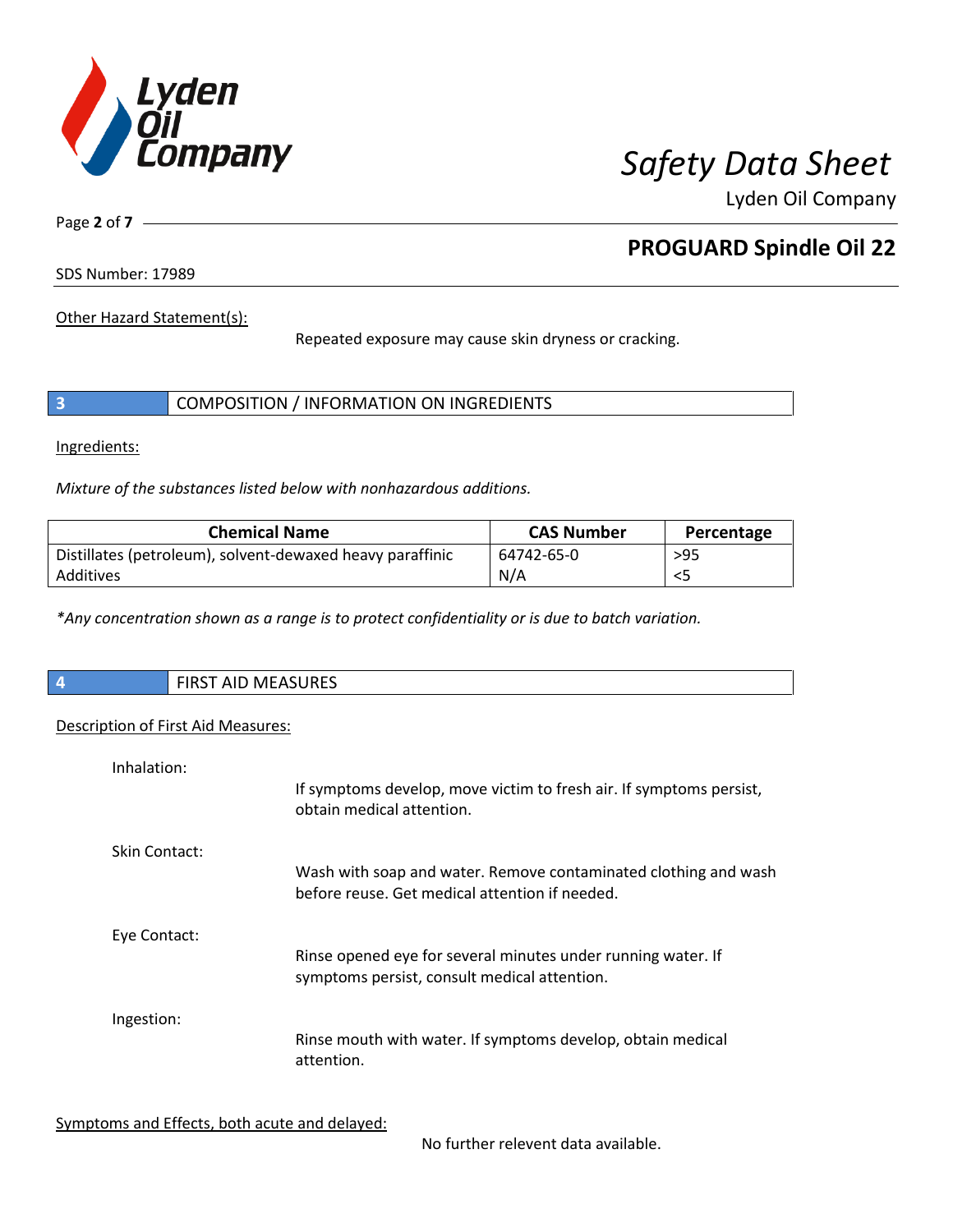

Lyden Oil Company

SDS Number: 17989

Page **3** of **7**

Recommended Actions:

Treat symptomatically. Call a doctor or poison control center for guidance.

| 5                                 | <b>FIRE FIGHTING MEASURES</b>             |                                                                                                                                                                                                   |
|-----------------------------------|-------------------------------------------|---------------------------------------------------------------------------------------------------------------------------------------------------------------------------------------------------|
|                                   | Recommended Fire-Extinguishing Equipment: | Use dry powder, foam, or carbon dioxide fire<br>extinguishers. Water may be ineffective in fighting<br>an oil fire unless used by experienced fire fighters.                                      |
| Possible Hazards During a Fire:   |                                           | Hazardous combustion products may include: A<br>complex mixture of airborne solid and liquid<br>particulates and gases (smoke). Carbon monoxide.<br>Unidentified organic and inorganic compounds. |
|                                   | <b>Recommendations to Firefighters:</b>   | No special measures required.                                                                                                                                                                     |
| $6\phantom{1}6$                   | <b>ACCIDENTAL RELEASE MEASURES</b>        |                                                                                                                                                                                                   |
| <b>Personal Precautions:</b>      |                                           | Avoid contact with skin, eyes, and clothing.<br>Keep away from sources of ignition.                                                                                                               |
| <b>Emergency Procedures:</b>      |                                           | Contain spilled material, collect in suitable and<br>properly labled containers.                                                                                                                  |
| <b>Environmental Precautions:</b> |                                           | Do not allow to reach sewage system or any water<br>course.<br>Do not allow to enter ground waters.                                                                                               |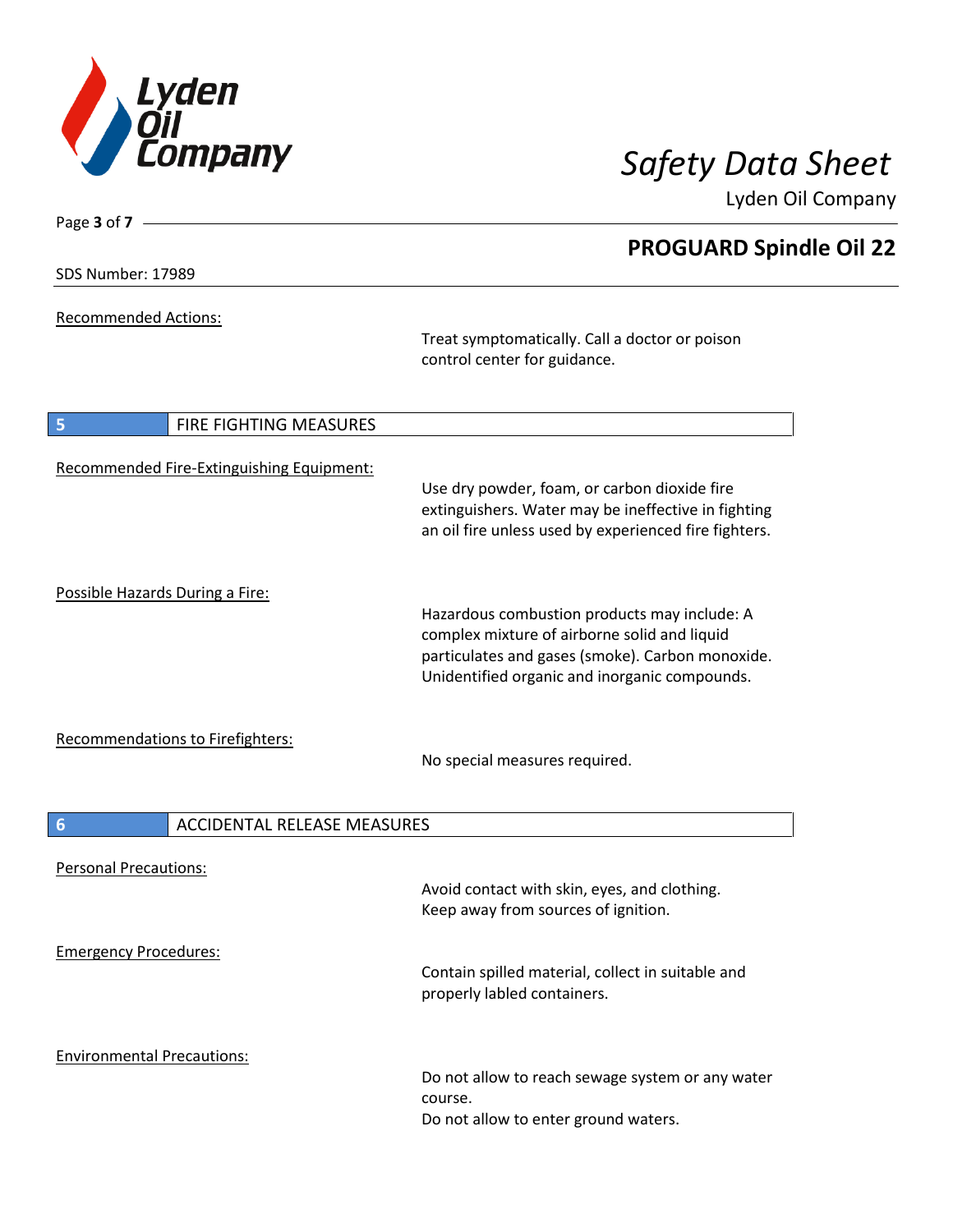

Lyden Oil Company

SDS Number: 17989

Page **4** of **7**

Cleanup Procedures:

Pick up excess with inert absorbant material.

|                              | <b>HANDLING AND STORAGE</b> |
|------------------------------|-----------------------------|
|                              |                             |
| <b>Handling Precautions:</b> |                             |

Handle with care and avoid spillage on the floor. Do not cut, weld, drill, grind, braze, or solder container.

Storage Requirements:

Keep container tightly sealed. Keep away from sources of ignition.

### **8** EXPOSURE CONTROLS / PERSONAL PROTECTION

### Exposure Limits:

-64742-65-0 Distillates (petroleum), solvent-dewaxed heavy paraffinic (>95%):

ACGIH TLV – Long-term value:  $5mg/m<sup>3</sup>$ OSHA PEL - Long-term value: 5mg/m<sup>3</sup>

### Engineering Controls:

All ventilation should be designed in accordance with OSHA standard (29 CFR 1910.94).

Personal Protective Equipment:

Wash hands before breaks and at the end of work. Use safety glasses and gloves.

## **9 PHYSICAL AND CHEMICAL PROPERTIES**

Color: Light amber Physical State: Liquid

Odor: Data not available Odor Threshold: Data not available pH: Data not available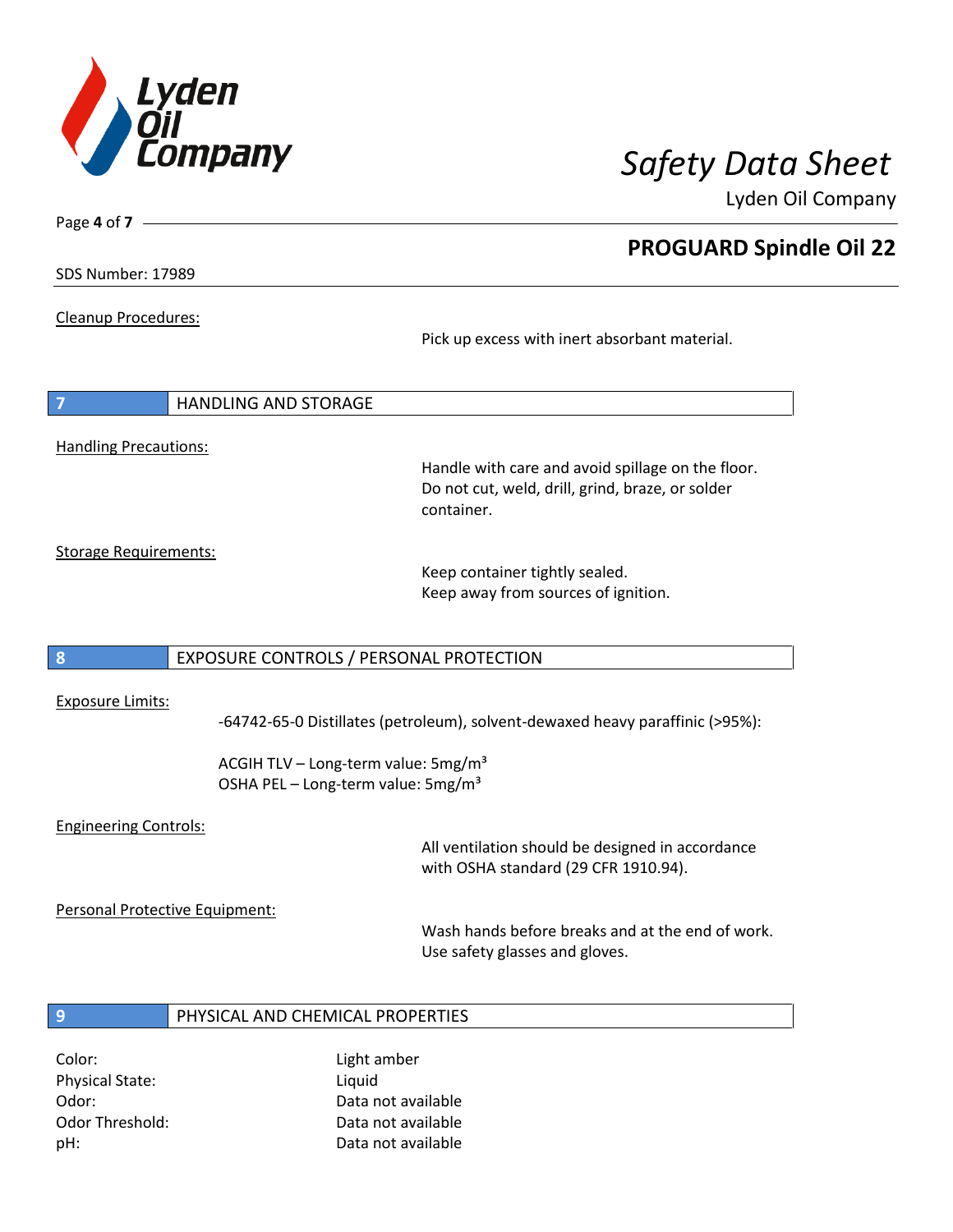

Lyden Oil Company

### SDS Number: 17989

Page **5** of **7**

| <b>Melting Point:</b>         | Data no           |
|-------------------------------|-------------------|
| <b>Boiling Point:</b>         | >425°F            |
| <b>Boiling Range:</b>         | Data nc           |
| Flash Point:                  | $176.7^\circ$ (   |
| <b>Evaporation Rate:</b>      | Data no           |
| Flammability:                 | Data nc           |
| Flammability Limits:          | Data no           |
| Vapor Pressure:               | Data nc           |
| Vapor Density:                | Data nc           |
| Relative Density:             | Data nc           |
| Solubilities:                 | Insolub           |
| <b>Partition Coefficient:</b> | Data nc           |
| Auto-Ignition Temperature:    | Data no           |
| Decomposition Temperature:    | Data no           |
| Viscosity:                    | $22 \text{ mm}^2$ |

# a not available a not available .7° C / 350.1° F (PMCC Method) a not available a not available a not available a not available a not available a not available Iuble in water a not available a not available a not available mm<sup>2</sup>/sec (kinematic at 40°C)

### **10** STABILITY AND REACTIVITY

| Stability:                     | Stable under normal conditions.                                  |
|--------------------------------|------------------------------------------------------------------|
| Reactivity:                    | Not reactive under normal conditions.                            |
| <b>Conditions to Avoid:</b>    | Extreme temperature, sparks, open flame, and<br>direct sunlight. |
| <b>Hazardous Reactions:</b>    | No known hazardous reactions.                                    |
| Incompatible Materials:        | No further relevant information available.                       |
| <b>Decomposition Products:</b> | Hazardous decomposition products are not<br>expected to form.    |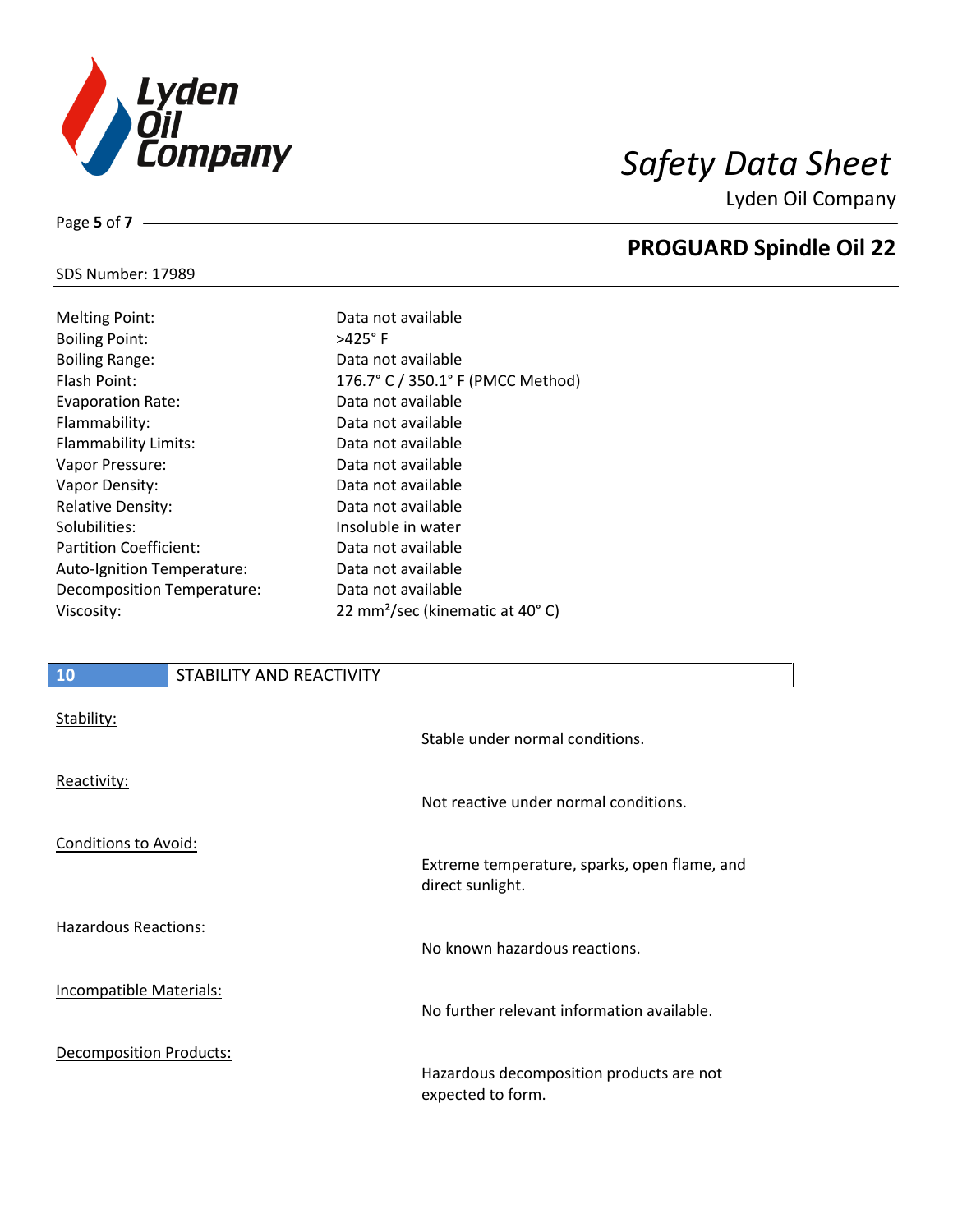

Lyden Oil Company

SDS Number: 17989

Page **6** of **7**

| 11<br><b>TOXICOLOGICAL INFORMATION</b>                                             |                                                                                                                           |
|------------------------------------------------------------------------------------|---------------------------------------------------------------------------------------------------------------------------|
| Routes of Exposure:                                                                |                                                                                                                           |
|                                                                                    | Skin and eye contact are the primary routes of<br>exposure although exposure may occur following<br>accidental ingestion. |
| <b>Exposure Effects:</b>                                                           | Repeated skin contact may cause dermatitis or an<br>oil acne.                                                             |
| <b>Measures of Toxicity:</b>                                                       | No test data available.                                                                                                   |
| Carcinogenic/Mutagenic Precautions:                                                | Non-carcinogenic and not expected to be<br>mutagentic.                                                                    |
| 12<br><b>ECOLOGICAL INFORMATION</b>                                                |                                                                                                                           |
| <b>Ecological Precautions:</b>                                                     | Avoid exposing to the environment.                                                                                        |
| <b>Ecological Effects:</b><br>No specific environmental or aquatic data available. |                                                                                                                           |
| <b>13</b><br>DISPOSAL CONSIDERATIONS                                               |                                                                                                                           |
| Disposal Methods:                                                                  | Dispose of waste material in accordance with all<br>local, state, and federal requirements.                               |
| Disposal Containers:                                                               | Use properly approved container for disposal.                                                                             |
| <b>Special Precautions:</b>                                                        | Do not flush to surface waters or drains.                                                                                 |